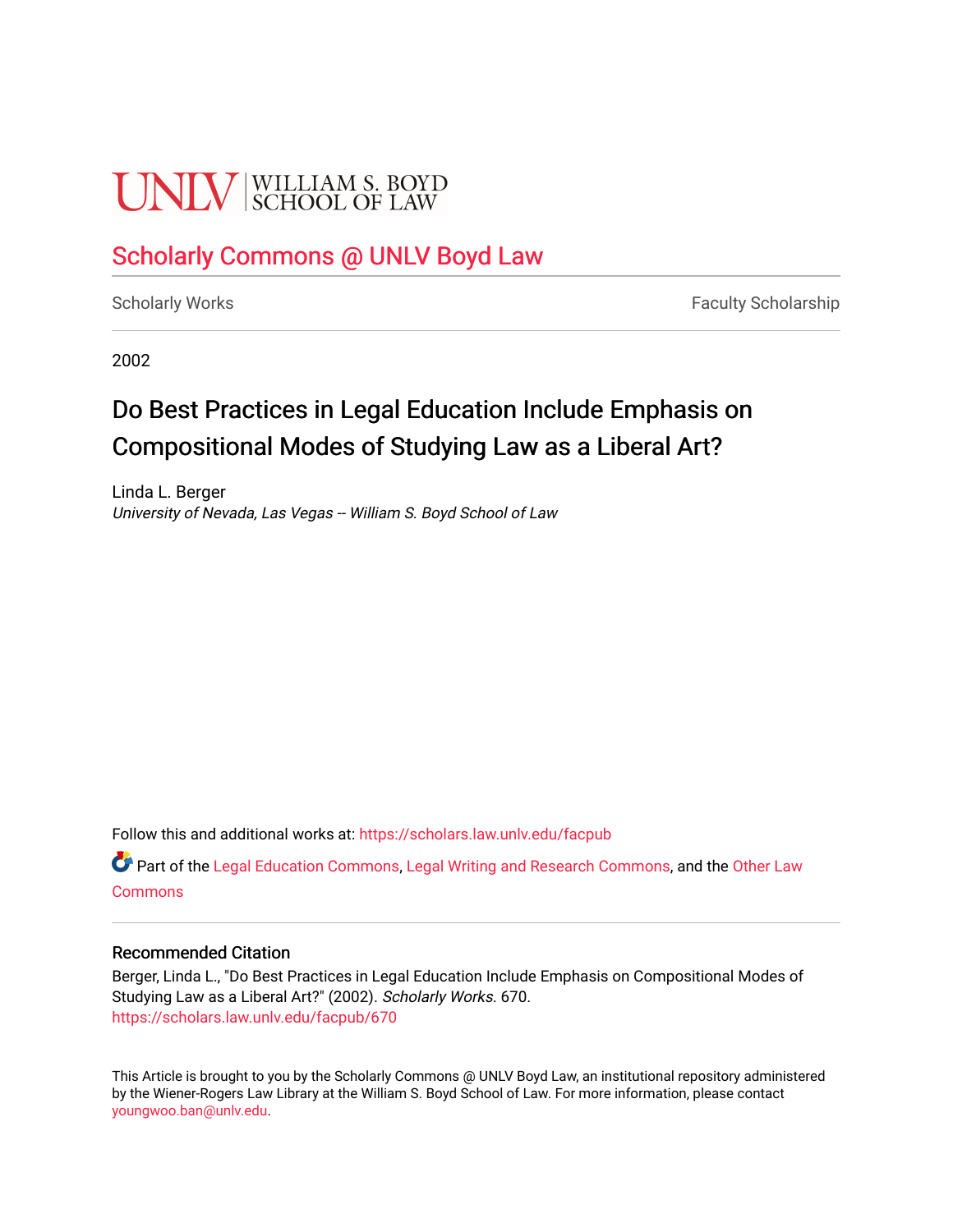### **Do Best Practices in Legal Education Include Emphasis on Compositional Modes of Studying Law as a Liberal Art?**

**Reporter's Notes on "A Liberal Education in Law"**

#### **Linda L. Berger1**

My reporter's notes on studying "law as a liberal art" began as what some composition theorists call "patchwriting."2 The concept of "patchwriting" as a writing process reflects the insight that any piece of writing is composed from many other pieces of writing, that you patch this and that and the other together, you cite to the sources you remember, and you hope that something of a whole emerges. This patchwork concept not only is descriptive of how these notes emerged, but also seems an apt metaphor for the study of law as a liberal art. Like patchwriting, the study of a liberal art is composed by many sources in the hope that the resulting interactions, comparisons, and contrasts will broaden, deepen, and open understanding. These notes thus patch together Professor Carol Parker's presentation with the comments of the commentators, the moderator, and the audience with glue provided by bits and pieces from all over.

To discuss whether "best practices in legal education include [an] emphasis on compositional modes for studying law as a liberal art," we should first decide what it means to study anything as a liberal art. "Liberal" study conveys an approach to learning that is both wide-ranging and tolerant;<sup>3</sup> studying the "liberal arts" conveys a process of preparing for life and for further education. By becoming acquainted with history, philosophy, literature, science, and the arts, the student will be able to turn in her future endeavors to many different modes, disciplines, and cultures to enrich and

<sup>1.</sup> © Linda L. Berger 2002. All rights reserved. Linda L. Berger is an Associate Professor at Thomas Jefferson School of Law. She formerly was Director of Legal Writing and Director of Academic Support at Thomas Jefferson.

<sup>2.</sup> *See e.g*. Rebecca Moore Howard, *The Dialogic Function of Composition Pedagogy,* in *Under Construction: Working at the Intersections of Composition Theory, Research, and Practice* 51 (Christine Farris & Chris M. Anson eds., Utah St. 1998).

<sup>3.</sup> "Liberality" has been described as "the free, open and generous characteristics of individuals . . . who elevated themselves above narrow interest and prejudice." Phillip Hamburger, *Liberality*, 78 Tex. L. Rev. 1215, 1227 (2000) (describing Eighteenth Century liberalism).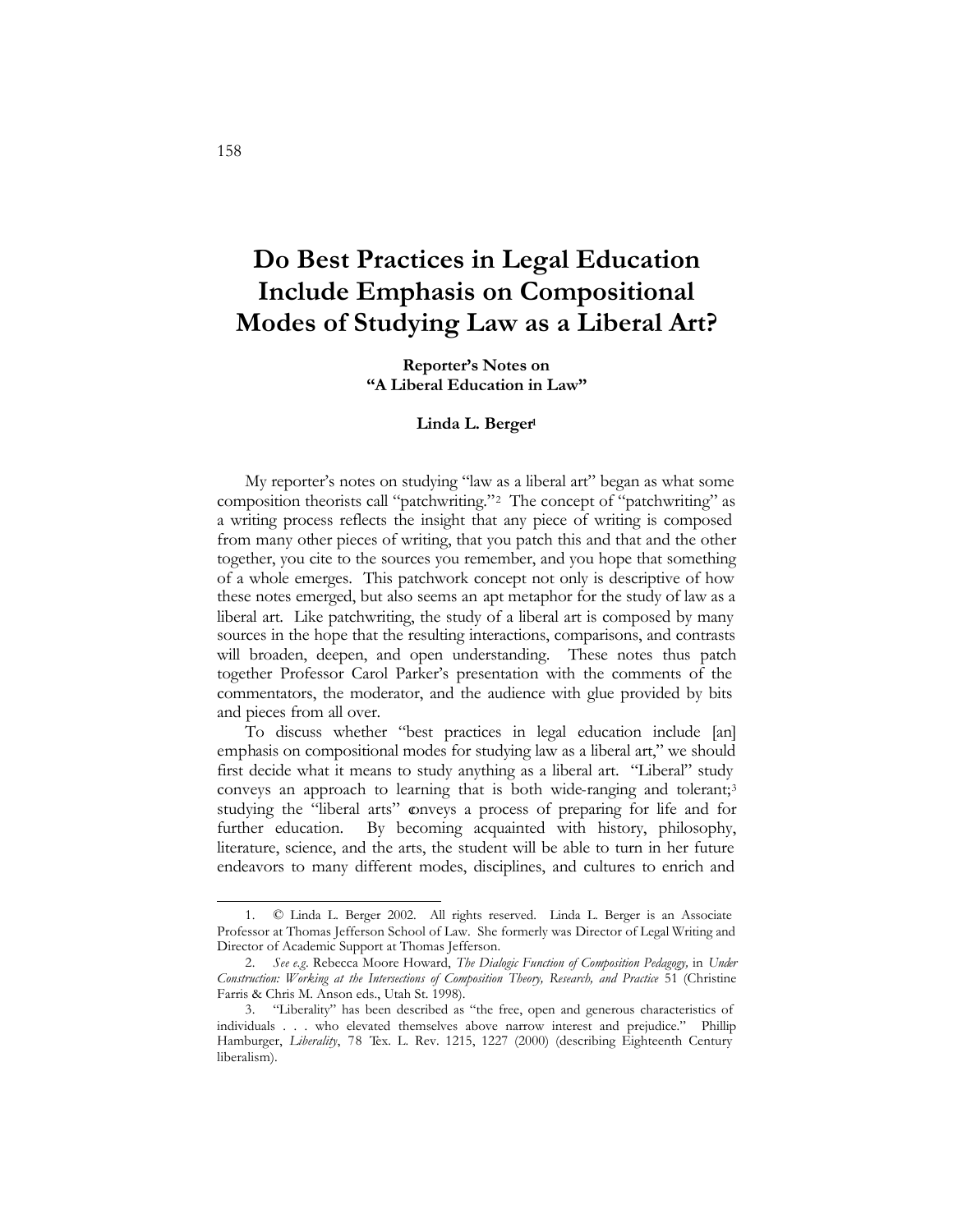enlighten her work.4 For some, teaching and studying law in this way, as a liberal art, is the most natural approach: "In my experience, 'thinking like a lawyer' was never anything other than training in good reading and good talking."<sup>5</sup> Until fairly recently, this proposal would have been unnecessary: legal studies were integrated into a liberal arts education.6 Today, however, like other professional schools in the U.S., law schools expect both the "liberal" and the "arts" part of the education to have taken place before the student arrives.7

Professor Parker suggests a return to the study of law as a liberal art; by that, she means that the students should be told to "use your imagination." In this phrase, "imagination" is the ability to envision alternatives while suspending judgment. Following James Boyd White, Professor Parker views the law student not as a recipient of rules, but instead as an actor who participates in the making of meaning, a composer of new compositions.

Professor Parker defines "your" as meaning that we should be concerned about the education of the individual mind, rather than the indoctrination into a profession.8 As for "using" your imagination, she describes an entry into the active practice of lawyering work in an authentic context rather than the study of "doctrine in a vacuum." More specifically, her proposal is to provide complex and "real" lawyering problems in a setting in which students will learn to engage in the kinds of social negotiations that are an integral part of lawyering and learning. Within this environment, Professor Parker would ask students to examine problems they are interested in from multiple perspectives and to pause form time to time to monitor, evaluate, and plan.

Studying law as a liberal art finds support in learning and teaching theory.

<sup>4.</sup> The concepts of the separation of liberal arts and legal education and the requirement of liberal arts education before law study were first proposed at Harvard Law School in 1816. The college education requirement was adopted by the American Bar Association in 1924. *See generally* Juergen R. Ostertag, *Legal Education in Germany and the United States—A Structural Comparison*, 26 Vand. J. Transnatl. L. 301, 306-19 (1993) (discussing the evolution of American legal education).

<sup>5.</sup> Lief N. Carter, *Bows and Arrows, Bows and Cellos* , 20 Ga. L. Rev. 793, 803-04 (1986) (reviewing James Boyd White, *Heracles' Bow: Essays on the Rhetoric and Poetics of the Law* (U. Wis. 1985) [hereinafter White, *Heracles' Bow*]).

<sup>6.</sup> *See* Robert Weisberg, *The Law-Literature Enterprise*, 1 Yale J.L. & Humanities 1 (1988).

<sup>7.</sup> Some doubt whether this sequence actually occurs. "Students entering law school today were educated in a period following massive changes in American higher education . . . . These students often have no more than a dilettante's exposure to the central teachings of the liberal arts." James O. Freedman, *Liberal Education and the Legal Profession*, 39 Sw. L.J. 741, 746 (1985). Freedman also observes that by adding interdisciplinary courses, law schools are trying "to overcome the stigma of Burke's observation that the study of law sharpens the mind by narrowing it." *Id.* at 748.

<sup>8.</sup> The importance of the individual voice and the mind of each reader and writer recurs throughout Professor's White's writings: "In this book I am trying to work out a way of reading that is not reducible to a technique or technology, but is rather a way of talking about text and language that always assumes the presence of an individual reader's mind, different from others, that is responding to the text and trying to make sense of it, and the rest of life, in compositions of its own." White, *Heracles' Bow*, *supra* n. 5, at x n. 1.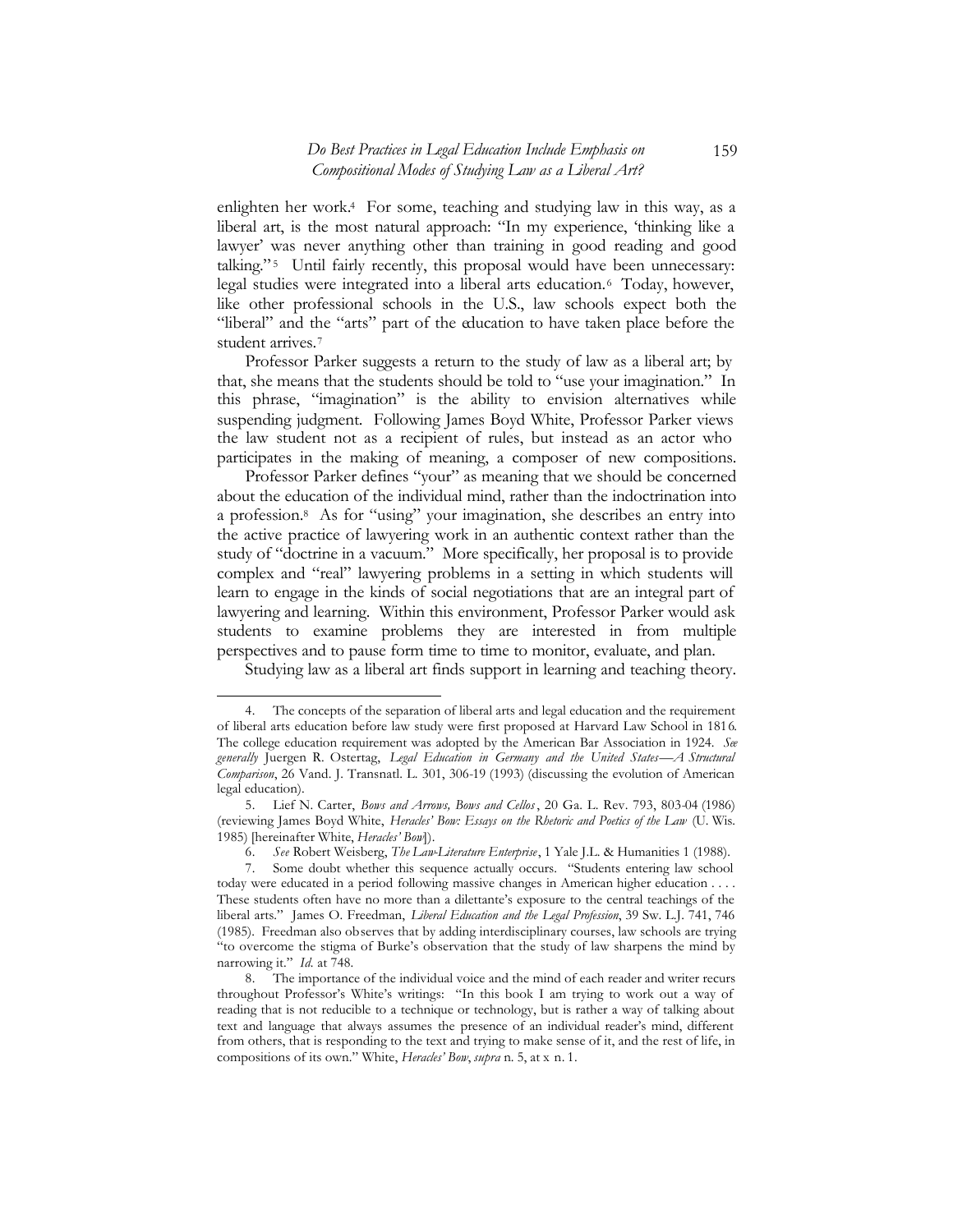First, learning theory endorses active learning in the context of real world problems. In active learning, students are doing something other than listening: they are involved in analysis, synthesis, and evaluation rather than information reception, and they are engaged in activities such as reading, writing, or discussing. In critical writing, for example, the writing process itself serves as "an independent source . . . that alters and enriches the nature of legal thought [by providing a] continuous and reciprocal feedback . . . between a writer's partially completed text or texts and her thoughts, memories, and instincts about a chosen subject."<sup>9</sup> This requires the writer to "confront and control hard issues more directly and more creatively than is possible with non-written thought," and it can "enhance the creation of new thoughts, the articulation of complex thoughts, and the recognition of the subtleties, nuances, and qualifications that are so important to the art of lawyering."10 If beginners do not develop the habit of "learning, developing, and applying the law through a critical writing process, they are less likely to be interested in or capable of engaging in the continual task of learning, creating, and applying the law by writing when they enter practice."11

Second, compositional approaches in authentic settings reflect other good learning and teaching practices; they encourage faculty-student contact, support cooperative learning, provide prompt feedback, and accommodate diverse learning styles.12 By establishing a setting for sustained practice with higher-order cognitive skills such as evaluation and synthesis, these approaches promote the "deep understanding" of a subject that the literature indicates is necessary for learning. Moreover, compositional modes and processes allow the teacher to get to know her students' work well enough to correct individual misconceptions.13 Because writing things down focuses attention and gives students something to react to, it encourages the selfreflective behavior also found essential to learning.

Moreover, researchers agree that a student will more quickly become accomplished if he learns and practices skills in the context in which he will use them. Only through much active practice in real settings can the student become an expert. In addition to studies of how people think, recent attempts to create artificial intelligence support this principle.14 Thus, even though the computers were full of "the esoteric facts one found in reference works, textbooks and the brains of experts," they could not reason effectively without "the vast fabric of ordinary facts and observations that humans acquire and use almost subconsciously and without which life would be

<sup>9.</sup> Phillip C. Kissam, *Thinking (by Writing) About Legal Writing*, 40 Vand. L. Rev. 135, 140 (1987).

<sup>10.</sup> *Id.* at 140.

<sup>11.</sup> *Id.* at 141.

<sup>12.</sup> For articles on good teaching practices, *see generally* 49 J. Leg. Educ. (1999).

<sup>13.</sup> *See* National Research Council, *How People Learn: Brain, Mind, Experience, and School* (John D. Bransford et al. ed., Natl. Acad. Press 1999).

<sup>14.</sup> Michael Hiltzik, *Birth of a Thinking Machine*, L.A. Times A1, A18 (June 21, 2001).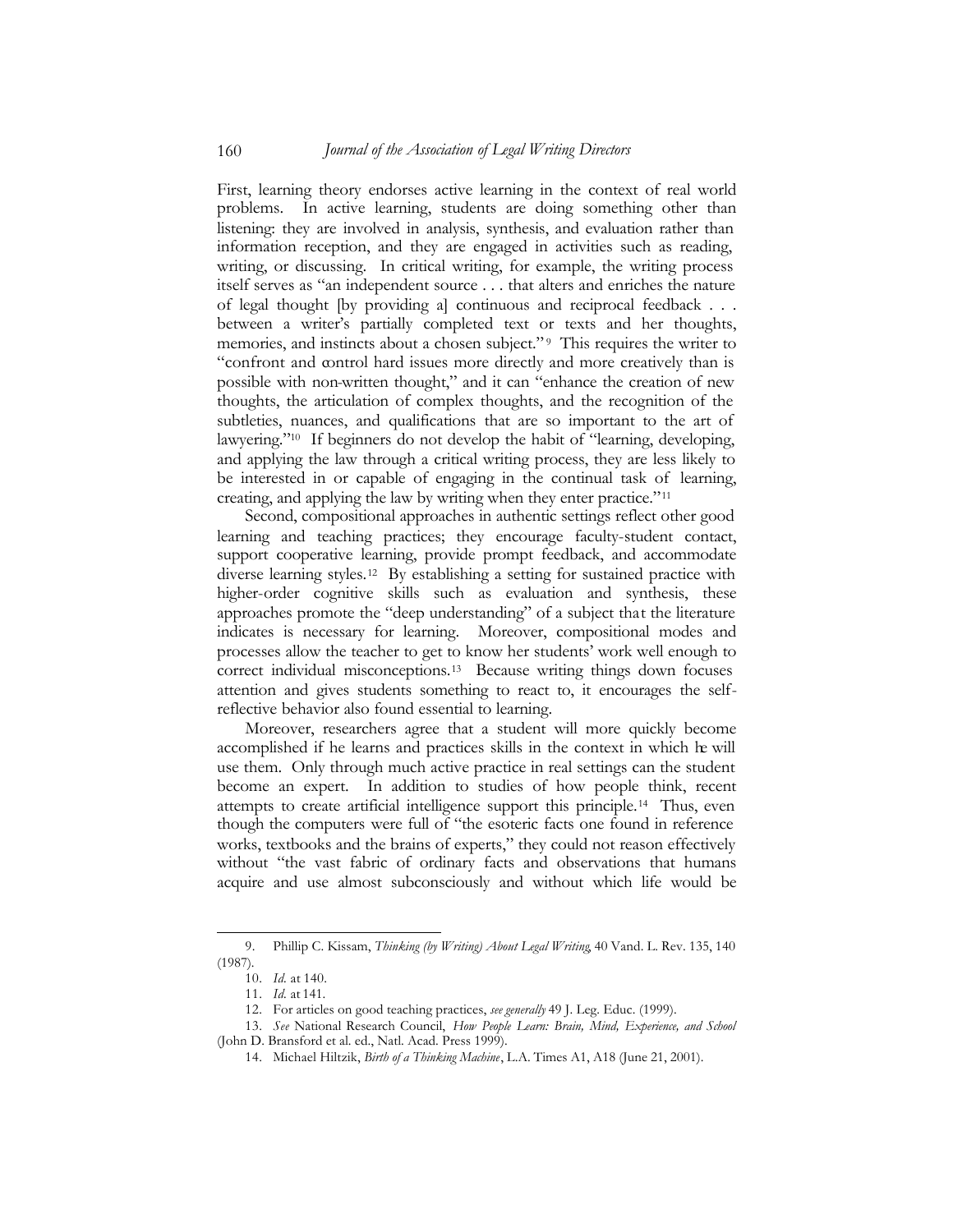#### *Do Best Practices in Legal Education Include Emphasis on Compositional Modes of Studying Law as a Liberal Art?*

unintelligible." 15 In legal reasoning as well, learning occurs not by memorizing rules, but "from the doings and beings of role models. We learn . . . by attempting, fumbling at first, to incorporate and then elaborate the models we admire."16 Similarly, making connections to concepts and knowledge that students are already familiar with can reduce their sense of isolation while enriching their study and making it more imaginative.

Social negotiations—the kind that take place in authentic contexts—will help students develop professional lawyering skills. As practitioner Bryn Vaaler noted during the discussion of Professor Parker's proposal, very few practicing attorneys would quarrel with it because much of a lawyer's work takes place within such settings surrounding the production of a written document. Negotiating an acceptable text among collaborating and competing parties encompasses many of the skills needed by a new lawyer, and, in particular, requires the development of judgment. Providing simulated opportunities to negotiate documents and exercise judgment in law school can prepare students for the same work in practice.

Finally, Professor Parker's proposal supports a more democratic, more student-centered classroom, in part because it allows students to lay claim to their knowledge of other disciplines as a plus and to view their experience in practicing other liberal arts as valuable in practicing law. Anxiety, isolation, competition, and negativism are barriers to learning that can be alleviated, to some extent, by practices that value other concepts, disciplines, cultures, and experiences.

But arguments against proposals such as this one are made by serious people and should be taken seriously. First, opponents will argue, the study of law as a liberal art cannot take place in large classes and large classes are necessary to law school. Not only do large class sizes make economic sense, they are also in the best interest of some law school faculties. Instead of a few large sections, smaller classes may mean more, though smaller, sections to teach. Economics aside, however, large classes surely interfere with student learning. They allow students to be passive and less accountable, and they diminish the ability of professors to use active learning techniques, provide feedback, and encourage reflective behavior. Second, opponents will argue that the study of law as a liberal art will make it difficult to adequately cover the necessary doctrine. Law schools that need to worry about their bar passage rates must take this objection seriously. On the other hand, the latest learning studies support proposals such as Professor Parker's because of their finding that a deep understanding of some part of the substance of the law is necessary for long-term learning improvements.

Looking again at practical effects, opponents may claim that studying law as a liberal art does not adequately prepare students for the bar examination. This concern is different from the coverage objection; it is aimed more at the

<sup>15.</sup> *Id.*

<sup>16.</sup> Carter, *supra* n. 5, at 799.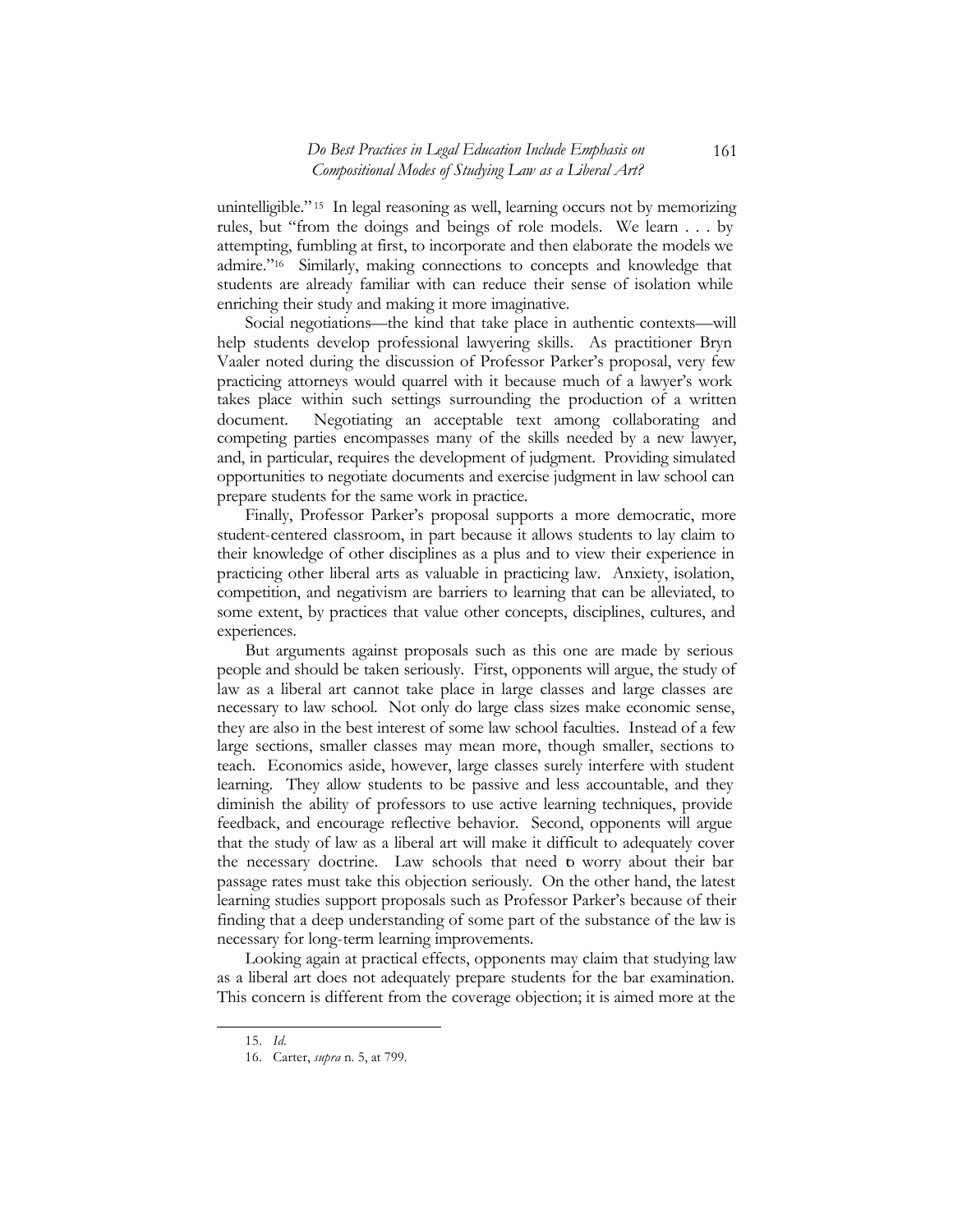product that students produce in a law-as-a-liberal-arts course than at the substance of what will be covered in the course. Again, however, courses that build overall learning skills appear likely to be the most effective way to improve bar passage rates over the long term.17

Next, there are risks—although they may not be labeled as such associated with the teaching of law as a liberal art. The professor will lose some measure of control in the classroom. Whenever she allows students to engage in collaborative learning or less-structured writing or discussion, the professor becomes less able to deliver a unified or a coherent message. If they study law as a liberal art, students will pick independent subjects of study, outside the normal range of the professor's knowledge or outside the easy range of grading practices. If they teach law as a liberal art, professors will spend more time preparing problems and providing feedback.

As for the argument that the development of individual imagination or expression is misguided because law schools are supposed to initiate students into a new professional community, allowing students to pursue other intellectual interests and build on other knowledge and experience should reduce some of the alienation and frustration they experience. 18

Finally, even though there may be little empirical evidence supporting the claim that writing helps learning, writing certainly helps reflection, and reflection is essential to the development of critical thinking. Thus, one judge writes:

A remarkably effective device for detecting fissures in accuracy and logic is the reduction to writing of the results of one's thought processes. The custom of American courts of embodying decision in a written opinion setting forth facts, law, logic, and policy is not the least of their strengths. Somehow, a decision mulled over in one's head or talked about in conference looks different when dressed up in written words and sent out into sunlight. Sometimes the passage of time or a new way of looking at the issues makes us realize that an opinion will simply not do, and back we go to the drawing board. Or we may be in the very middle of an opinion struggling to reflect the reasoning all judges have agreed on, only to realize that it simply "won't write." The act of writing tells us what was wrong with the act of thinking.19

<sup>17.</sup> The best research on academic support programs supports that conclusion through its finding that the most successful programs are those that build overall learning skills in the immediate context of contemporaneous doctrinal classes in small groups led by professionals, and where students receive plenty of practice and feedback. Kristine S. Knaplund & Richard H. Sander*, The Art and Science of Academic Support*, 45 J. Leg. Educ. 157 (1995).

<sup>18.</sup> *See e.g.* Paula Lustbader, *Teach in Context: Responding to Diverse Student Voices Helps All Students Learn*, 48 J. Leg. Educ. 402 (1988).

<sup>19.</sup> Frank M. Coffin, *The Ways of a Judge: Reflections from the Federal Appellate Bench* 57 (Houghton Mifflin 1980).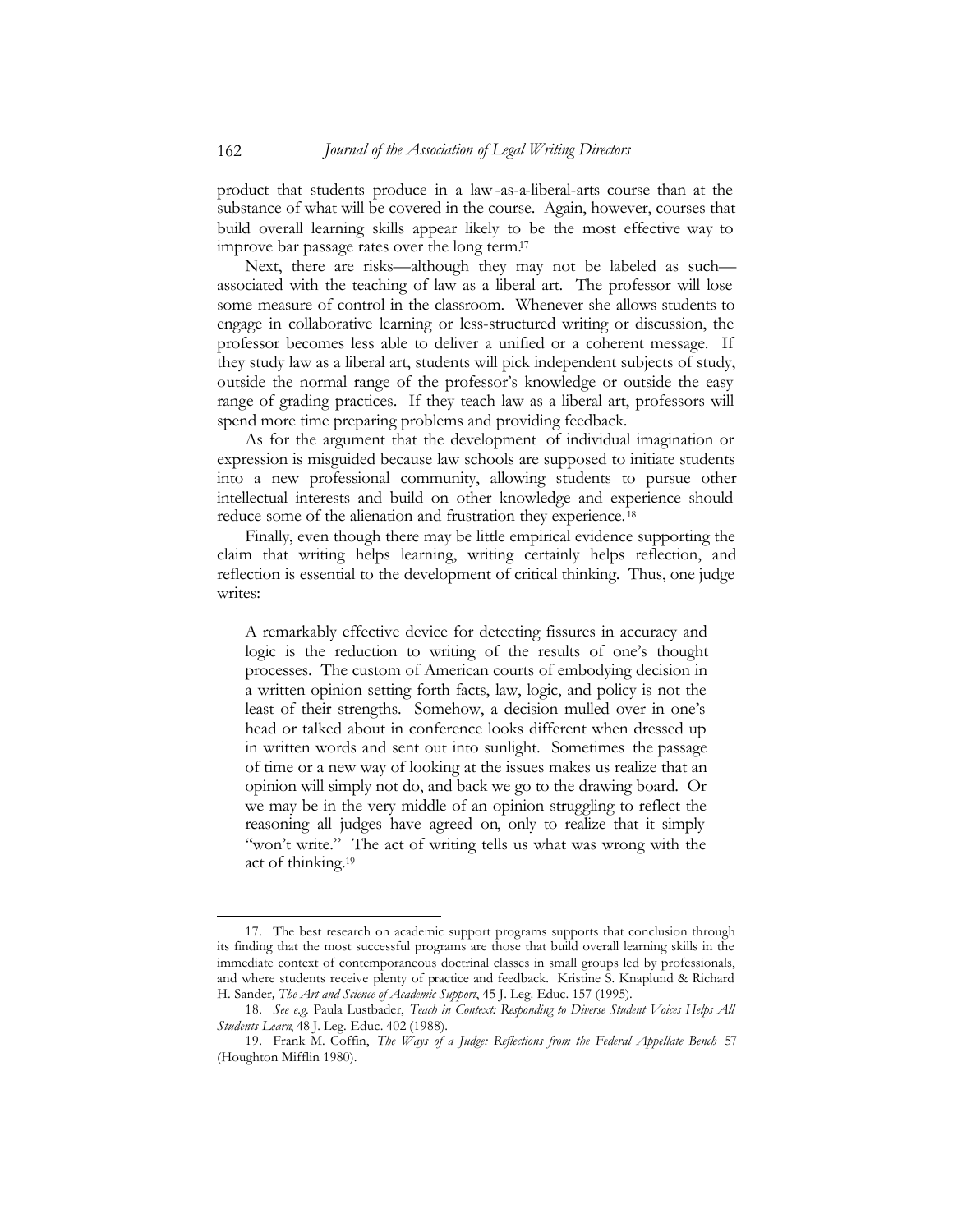#### Rec<sup>o</sup>mmendati<sup>o</sup>ns

Grouping them into categories, the following recommendations emerged from the group discussion:

- 1. Make the familiar strange. Law schools should examine their unspoken assumptions about the appropriate settings for law study, both physical and pedagogical. Noting that the chairs in the presentation classroom were bolted down, precluding small-group discussion, moderator Linda Edwards quoted Sir Winston Churchill: "First, we shape our buildings and then they shape us." The unspoken assumption revealed by the design of law schools with large arena-like classrooms is that they are places best suited for lecture and for sporting events rather than places that house the active work of learning through reading, writing, and discussing. Rather than the familiar virtues of studying law through Socratic dialogue about doctrine, law schools should explore the "estranging" virtues of contrasting the past and the present, comparing the poem and the judicial opinion, and gaining the insights of the psychologist and the litigator.20
- 2. Make the strange familiar. The study of law as a liberal art will be an unfamiliar concept to some law school professors. Writing teachers can help by showing other teachers why and how these practices are valuable. For example, many teachers know that until they ask their students to perform in writing, both the student and the teacher can indulge in the comfortable game of "pretending" that everybody understands. Teaching techniques reflecting compositional models can provide feedback not only to the student but also to the teacher: What are my students really hearing and thinking and understanding? Specific suggestions growing out of this discussion included compiling a sourcebook to provide examples of appropriate teaching techniques and working with other professors to develop and use such techniques in the classroom. These techniques should, the group suggested, include examples of the different kinds of writing exercises that might be used for different purposes in the classroom to spur reflection, engagement, and understanding, as well as to inform, record, and persuade. The sourcebook might also describe how to match up particular purposes with different intensities, levels, and durations of writing—from the thirty-second freewrite to the fourteenweek academic paper.

By suggesting that more writing be incorporated to make law more of

 $\overline{a}$ 20. Comparing the poem and the opinion is central to the interpretative practices described by Professor White. Making the familiar strange is a central theme of *Minding the Law*, which was co-authored by a civil rights lawyer/law professor and a cultural psychologist. *See e.g.* Anthony G. Amsterdam & Jerome Bruner, *Minding the Law* 1-6 (Harv. U. Press 2000).